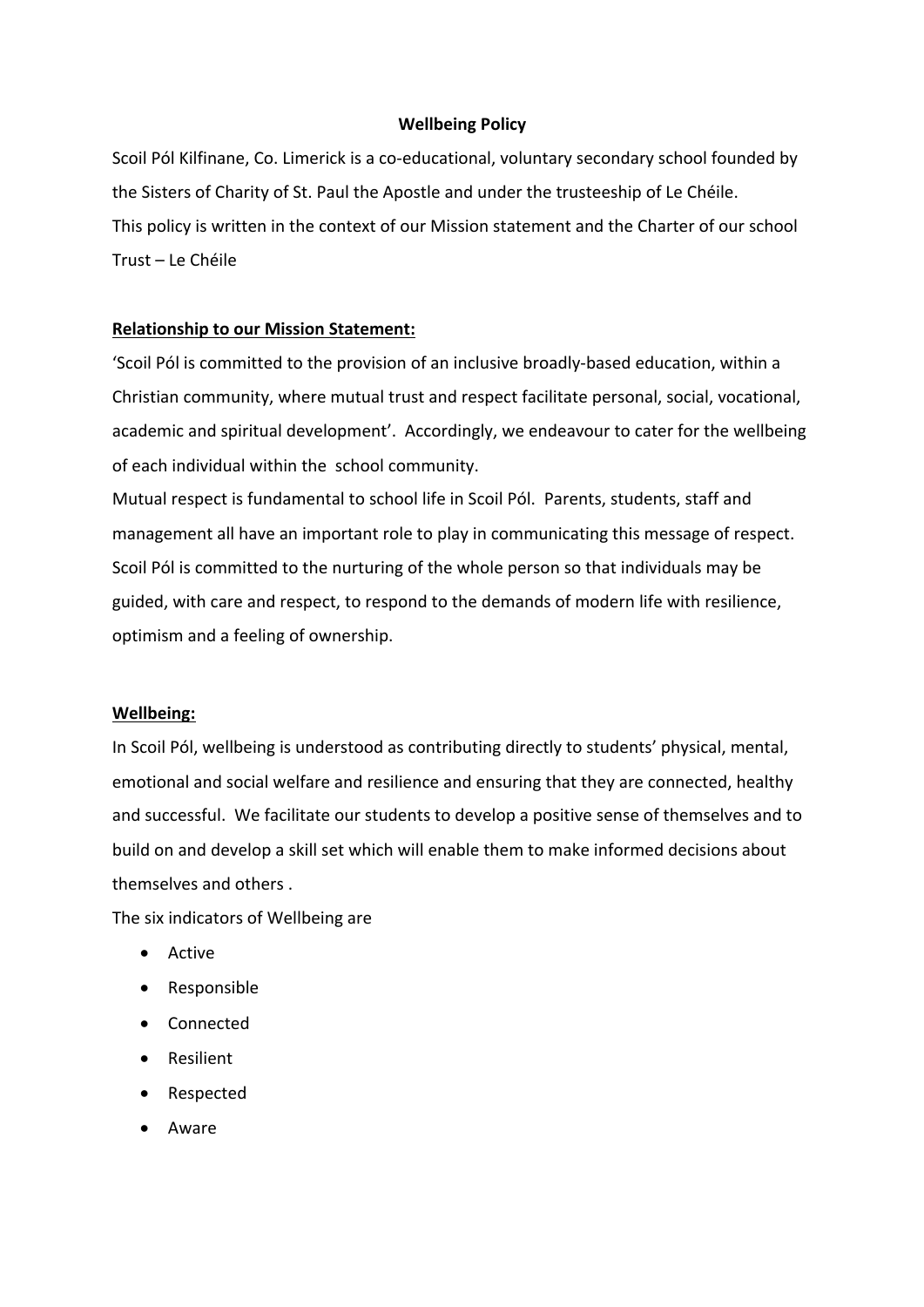At all times, staff aim to embed these indicators into our school culture. These indicators are evidenced in the following key skills that Scoil Pól strives to develop in our students:

- Being able to take actions to protect and promote one's own wellbeing and that of others
- Showing care and respect for others
- Feeling listened to and valued
- Having positive relationships with friends, peers, and staff members
- Being aware of themselves as learners, and knowing how they can improve
- Believing that, with effort, they can achieve
- Feeling connected to their school, friends, community and the wider world
- Being aware of their personal values and able to think through their decisions
- Knowing when and where one's safety is at risk and enabling one to make the right choices
- Knowing where they can go for help
- Making healthy eating choices
- Being physically active
- Being aware of their thoughts, feelings, and behaviours, and being able to make sense of them
- Feeling confident in themselves and having the coping skills to deal with life's challenges
- Understanding how their actions and interactions impact on their own wellbeing and that of others, in local and global contexts

# **How wellbeing is implemented in Scoil Pól**

The management and staff in Scoil Pól are committed to the creation of positive and engaging learning experiences for all our students. We have adopted a whole-school approach and aligned the design, planning and implementation of our Wellbeing programme with our School Policies and Practice. A broad range of student-supports and intra-/extra-curricular acitivies is available. See appendix 1 and relevant policies for details.

# **Curricular Provision**

Explicitly planning for wellbeing in the curriculum and assigning it space on the timetable communicates to students, parents and teachers that this area of learning is important. All subject departments plan for the Wellbeing indicators to be activated and implemented in their classes.Topics on Wellbeing are specifically addressed through Social Personal and Health Education SPHE/Civic Social Political Education CSPE/Relationships and Sexuality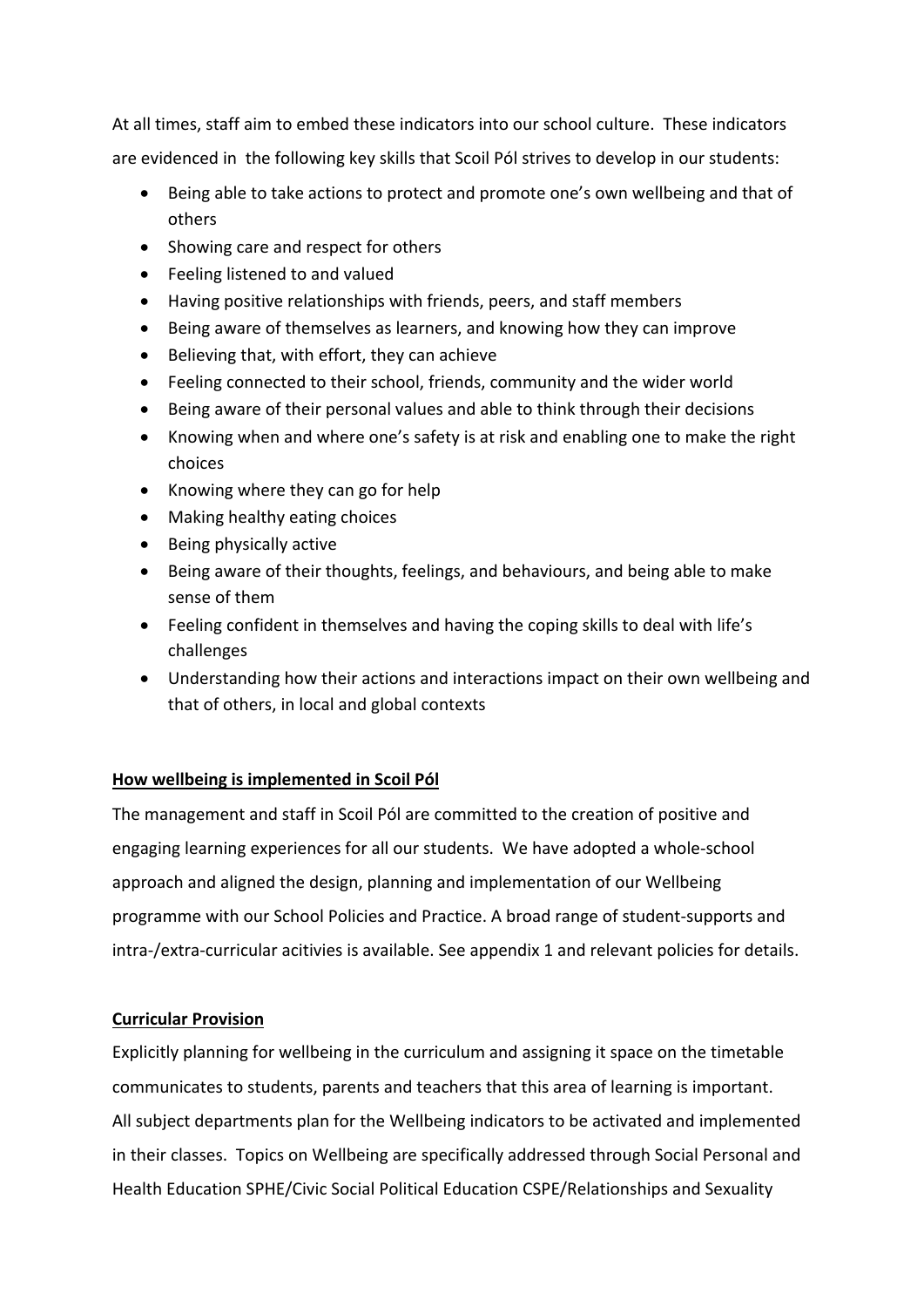Education RSE/Physical Education PE/Home Economics/Religion/Career Guidance. Staff are afforded opportunities to work collaboratively in planning for these subjects and Continuous Profesional Development (CPD) is actively supported.

Guidance-related learning is an important aspect of the wellbeing curriculum. The guidance counsellors work collaboratively with staff in relation to the wellbeing programme and its implementation.

# **Establishing an environment conducive to wellbeing:**

Scoil Pól policies and procedures serve

- to establish a safe environment that is conducive to wellbeing and which supports the prevention of factors that negatively impact on wellbeing
- to promote an understanding of and commitment to wellbeing
- to enable early identification and intervention in the cases of challenge

The following wellbeing related policies are implemented by the Scoil Pól community and are reviewed on a regular basis:

- Code of Behaviour
- Anti- Bullying Policy and Procedures
- Substance Use policy
- Health and Safety policy
- Child Protection policy
- Data protection policy
- Internet safe usage policy
- Pastoral Care policy
- Critical Incident policy
- Dignity in the workplace policy
- Relationships and Sexuality Education policy

# **Evaluation**

Annual student surveys and staff and stakeholder consultation provide feedback to inform evidence-based future planning.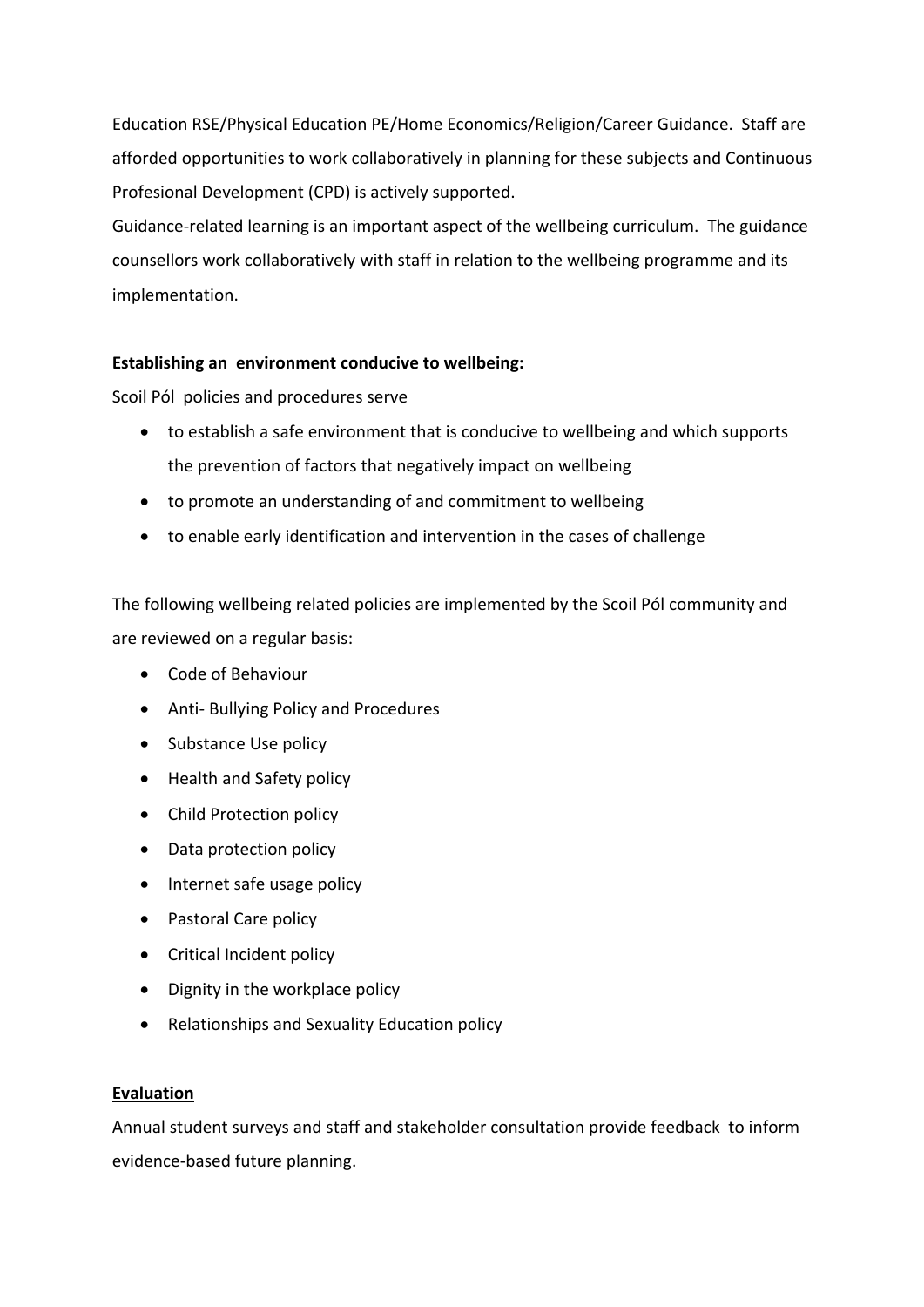This policy will be reviewed on a regular basis.

| This policy was ratified by the Board of Management (BOM) on | 05/02/2019 |  |
|--------------------------------------------------------------|------------|--|
|--------------------------------------------------------------|------------|--|